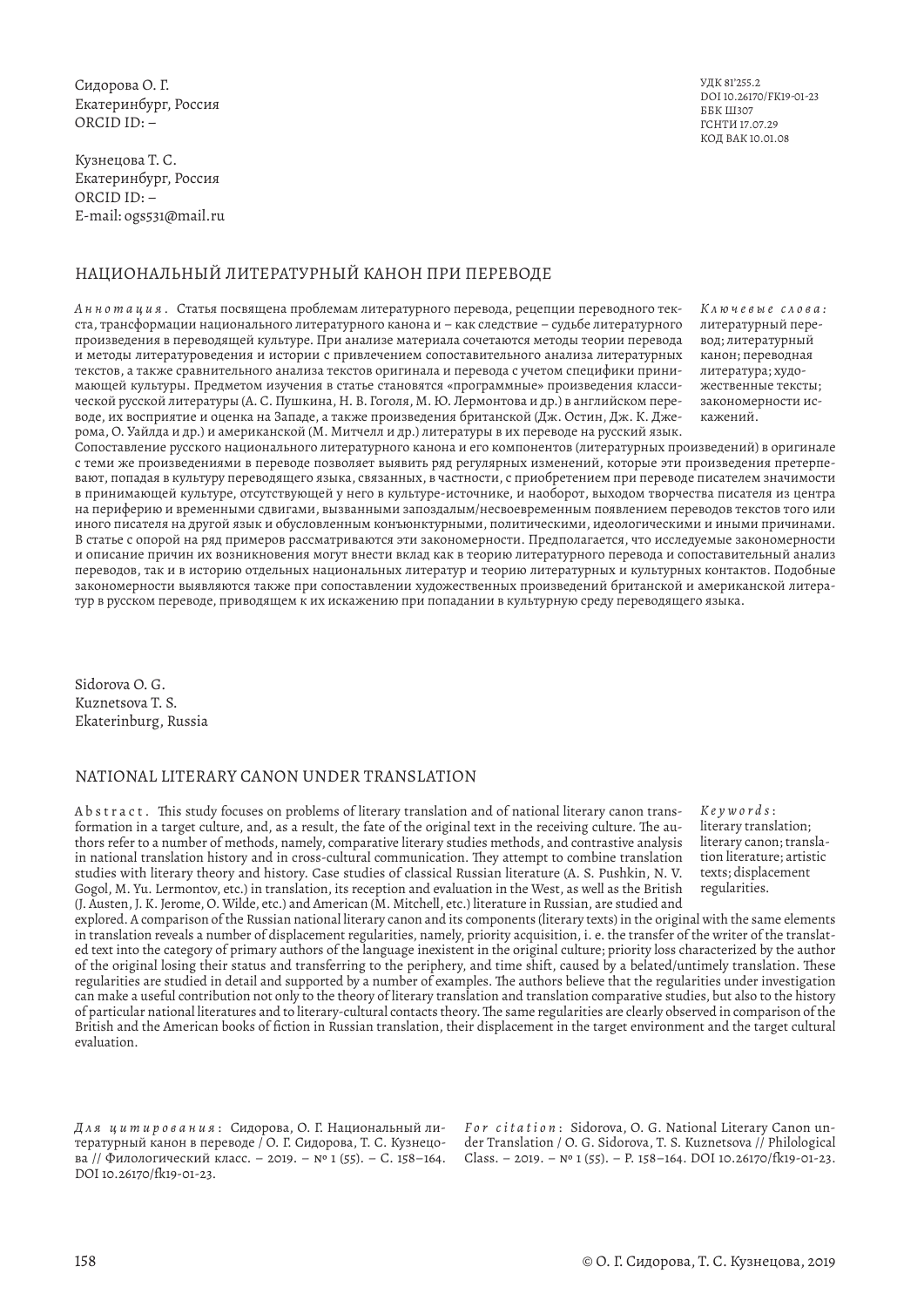Literary translation has always been considered a literary pursuit in its own right. What is more, a translated work of literature can make a powerful impact on the target literature and culture – examples of this sort are numerous in any national literature. Translation is also viewed as communication across cultures: being primarily a linguistic act where two languages are involved, it is also a cultural interchange since language and culture cannot be separated – language is a culturally embedded phenomenon. There is no doubt that translators have «to link the source text in its cultural context to the target communicative-cultural conditions… into which the translation is to be 'fitted'» [House 2013: 12–13].

How do literary texts of some culture function in another culture? This question often arises when books of fiction are translated into foreign languages, and then, just as the adherents of the Reader Response theory maintain, the readers' reaction becomes extremely important to the meaning the text acquires in a new context. Beyond all doubt, the reader's response is an integral part of a book functioning in its native culture – but almost any translation can acquire some unexpected new understanding in target languages and cultures – «how many lives, after all, have been deeply affected by translations of the Bible and *Capital*?» [Lefevre 1982: 240].

Discussing the 'enabling function of translation', Theo Herman claims that a finished translation «is deemed to offer the user a reliable image of its parent text because it bears a close and pertinent resemblance to that which itself remains beyond reach. …A statement like 'I have read Dostoyevsky' …, when we unpack it, means something like: what I read was actually a translation of Dostoyevsky, but because it was a sound translation, it was, to all intents and purposes, as good as reading the original» [Herman 2002: 11].

But was it really? Did it provide the same reader response as the original text provided?

There is little doubt that a body of texts of fiction translated from different languages makes an inseparable and influential part of every national literary and cultural background. It is obvious that this body is in constant flux since new translations constantly appear – their interrelations with the older translations, as well as with the national texts of fiction become complicated and interwoven; besides the very reception and evaluation of translated texts in the target culture seems to be complicated, characterized by many circumstances. However, as I. Even-Zohar stressed, «there is no awareness of the possible existence of translated literature as a particular literary system» [Even-Zohar 1990: 199].

As far back as in 1982 André Lefevere, aiming at establishing theoretical links between translation and theory/ history of literature, claimed that «translation studies can hardly be said to have occupied a central position in much theoretical thinking about literature» [Lefevere 1982: 23]. True, relatively little research has been carried out so far in this area, that is why we will try to make an attempt to bridge the two.

So – what really happens to a text of fiction after it is translated into a foreign language? Does it immediately occupy the same place and get the status it used to have in its native culture? Are there any patterns and regularities

of a translated text of fiction occurrence and functioning in a target culture? What factors are these regularities determined by? To answer the questions and to make reliable conclusions, several methods are used, namely, comparative literary studies methods, contrastive analysis in national translation history and in cross-cultural communication.

To investigate the problem, we are going to operate the concept of canon in the way it was suggested and defined by H. Bloom in his much-debated book *The Western Canon: The Books and School of the Ages* (1994). As it is well known, the Western canon is a term denoting a list of books, as well as the greatest works of art, that were influential enough to form, to shape and to define – collectively in their interaction – Western culture. Thus, the canon is commonly believed to embrace the greatest works of national culture.

According to H. Bloom, canon tends to have a well-defined center and diffused margins or periphery – thus, W. Shakespeare's works were proclaimed to have formed the Western canon core since his plays and poetry are at the very center of Western creativity. The scholar proclaimed that it was in the Bard's plays that a special introspective view of a man was first introduced that led to the modern understanding of human nature.

No doubt, canon can be and is often viewed as a constant competition that should result in designing special institutional, educational, and cultural policy. Not surprisingly, in the Russian tradition, where the very term canon (Rus. канон) is popular only with the scholars in the field of European studies and literatures, the corresponding term will be программное произведение. It should be stressed that canon is often understood as a variable notion, since one can easily imagine national canons, group canons, generation canons, etc. However, bearing this in mind, we have every ground to believe that every national literary canon is clearly constructed by the majority of readers – in collective national memory it remains stable and mainly non-controversial, though sometimes existing on the intuitive level of public perception.

The aim of our analysis can be formulated in the following way: to investigate the translated works of Western literature in Russian culture and of Russian works of literature in Western culture from the point of view of places they occupy in target cultures. The idea «that the translated text has its own independent significance… seen as particularly relevant to the translation of literature» [House 2013: 23] leads to different speculations on «how translated texts fit into and affect the target literary system» [House 2013: 24]. Was Vladimir Nabokov right when he stated translation to be only a handful of «reflected words» that shiver on the «black mirror of the river» [Nabokov 1955], words that have no dazzle of their own, or, conversely, are we justified to state that translated texts acquire new places and qualities in target cultures?

Naturally, when translated works of fiction function in a different cultural environment, a whole range of attendant circumstances are to be taken into consideration:

«Let us accept that refractions – the adaptation of a work of literature to a different audience – have always been with us in literature. Refractions are to be found in the obvious form of translation, or in the less obvious of criticism, …commentary, historiography (of the plot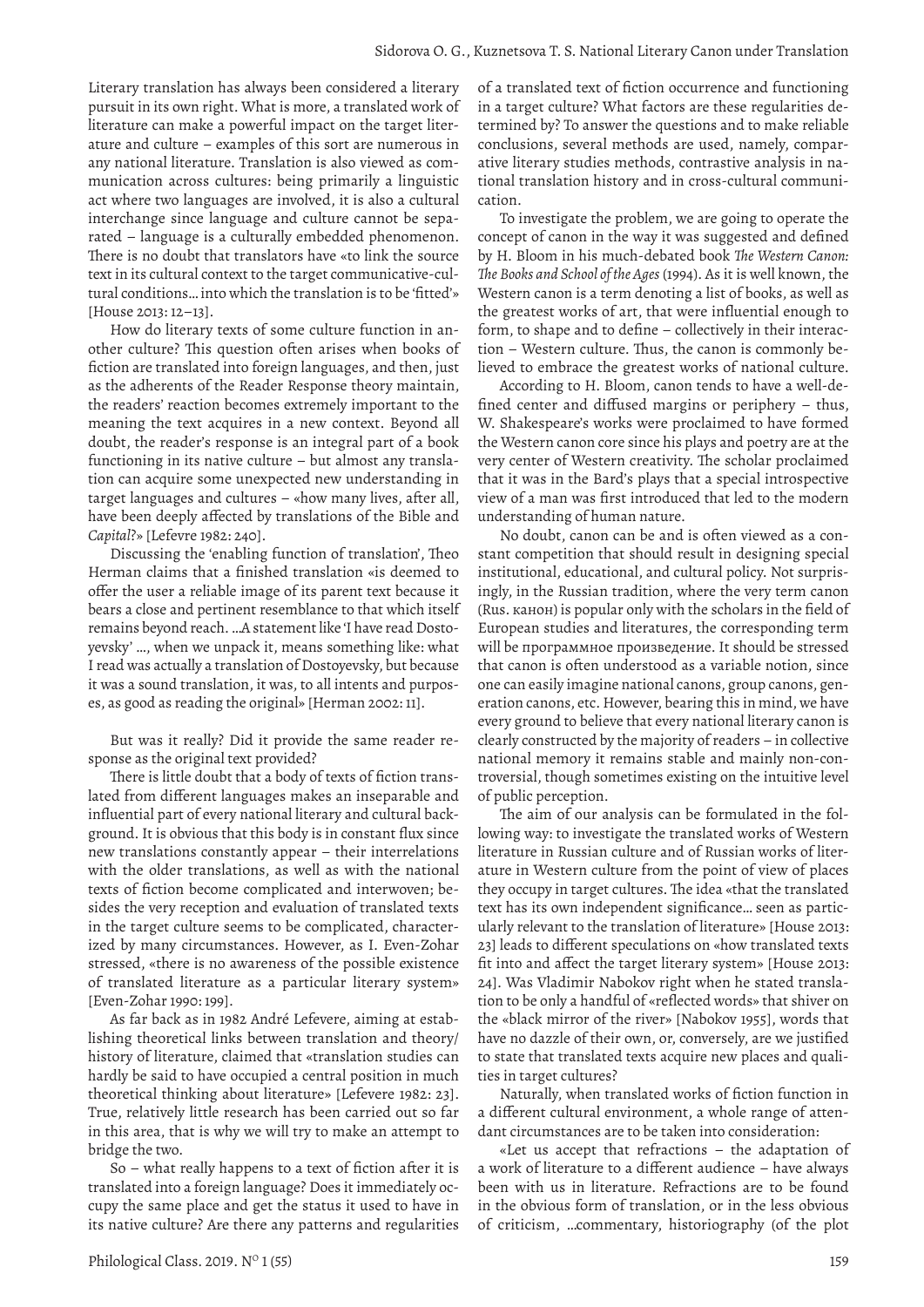summary of famous works cum evaluation type, in which the evaluation is unabashedly based on the current concept of what 'good' literature should be), teaching, the collection of works in anthologies, the production of plays» [Lefevere 1982: 241].

Studying the long history of Russian literary translation, one cannot but notice a number of regularities. We believe that any national literary canon undergoes several transformations of different orders when its components (texts of fiction) are translated (refracted) into some foreign language. We also consider the most notable regularities under investigation to be the following: priority loss; priority acquisition; time shift. Each transformation will be discussed and supported with examples.

By this transformation, we mean cases when a text or an author central to a national literary canon loses its main/central place after translation. The history of the Russian literature of the nineteenth century provides several examples of the above-mentioned phenomena: though L. Tolstoy's, F. Dostoyevsky's, A. Chekhov's works are widely popular both with the Russian and with the Western readers and public, works by A. Pushkin, M. Lermontov, and N. Gogol are less known and often much less popular in the West. Meanwhile, it goes without saying that any Russian person will immediately name them as the most remarkable representatives of the Russian literature of the period and will be able to immediately quote their works. What is more, the books by these authors have been translated into English more than once by translators who proved their professional status and whose translations of different authors are widely acclaimed.

Both Russian and Western critics and commentators have drawn much attention to Alexander Pushkin's specific reception in the West. While Pushkin is widely read and remembered in the Russian-speaking community with almost everyone being able to quote a line or two on the spot, the poet seems to enjoy respectable reputation of a classic author whose works are read and studied mainly by specialists in the field of Russian literature abroad. Thus, the first chapter in A. D. P. Briggs's well-known volume *Alexander Pushkin: A Critical Study* is significantly entitled *The Problem of Pushkin* and its first part is devoted to *The Doubts Surrounding Pushkin's Reputation*. To give something of the author's debate, we will quote a passage that seems to be relevant to the above-stated argument:

«The extraordinary achievements of Alexander Pushkin, Russia's foremost poet (some would say leading writer) still requires a good deal of explanation. His position in Russian history is without parallel in any other country. …By changing the course of the literature and the language, he passed on to his successors not only a fund of artistic potential but also the means of its practical realization. The results are known to the world, ironically better than his own works, in those of Tolstoy, Dostoyevsky, Turgenev, Gogol, Chekhov and many other famous Russian writers» [Briggs 1982: 17].

In this context, it is perhaps quite telling that, according to A. D. G. Briggs, numerous studies, articles, and books on Pushkin and his works have been written and published in the West – «this was neatly expressed by Donald Davie: "We continue to learn everything about Pushkin the poet except his poetry." …The worst part… is that as the years go by and Pushkin remains inadequately explained, those who began by taking him on trust are going to have their doubts» [Briggs 1982: 18].

Professor S. Ter-Minasova analyzed the Pushkin-inthe-West phenomenon in her article expressively entitled *Why cannot the Non-Russian World Evaluate Pushkin?* [Тер-Минасова 1999] in which she makes a conclusion that does not contradict, but rather supports A. D. G. Briggs's idea. The scholar claims: «The main reason for Pushkin's under-evaluation and non-recognition as the greatest Russian writer lies in the conflict of cultures, of mentalities, even of souls. I can easily anticipate questions like: But Dostoyevsky? Tolstoy? Chekhov? The answer is the following: the whole situation shows they are more international and less national» [Тер-Минасова 1999: 36]<sup>1</sup>.

The same is true about works by N. Gogol translated into English. Some time ago, when asked a question about Gogol's status with the English readers, Karen Hewitt, who had been teaching Russian literature in Oxford for many years, answered:

«This is tricky. The answer is while MANY educated readers will expect to read Tolstoy and Dostoevsky, and even more will see Chekhov plays, Gogol comes way behind them and behind Turgenev. Those who read Gogol do so either because they are studying Russian at university, or because they are, for one reason or another, particularly keen on reading all Russian literature that they can.

When I do courses on 19th century Russian literature, I begin with stories by Pushkin (I refuse to study poetry in translation – it just comes out as banality); then I do short stories by Gogol – which most readers enjoy (The Overcoat, The Nose, perhaps Diary of a Madman) – but they are stories they have NEVER come across before. Gogol is available in our Penguin Classics series and in the OUP World's Classic Series; but I don't think many copies are sold» [Hewitt 2009].

The case with English literature in Russian translation and perception clearly demonstrates similar, if not parallel tendencies, of priority loss. Thus, a mere comparison of the native British canonical list of authors of the nineteenth and twentieth centuries with that of English literature in Russian translation clearly shows a marked discrepancy. To demonstrate this discrepancy, we will analyze a popular Soviet *English Literature Textbook for the IX Form of English Language Schools*" by M. Hecker, T. Volosova and A. Doroshevich (Moscow, Prosveshcheniye Publishers, 1975) – a textbook for high school students. The textbook was recommended by the USSR Ministry of Education (the recommendation is printed on the front page), widely used and several times reprinted. The textbook is devoted to nineteenth and twentieth centuries English literature. The contents part includes several chapters. Chapter One *Critical Realism in England* gives an overview of the political background and characteristic features of the literary trend under investigation. The chapter opens with the following quotation from Karl Marx: «The present brilliant school

<sup>&</sup>lt;sup>1</sup> Translated from Russian by the authors of the article.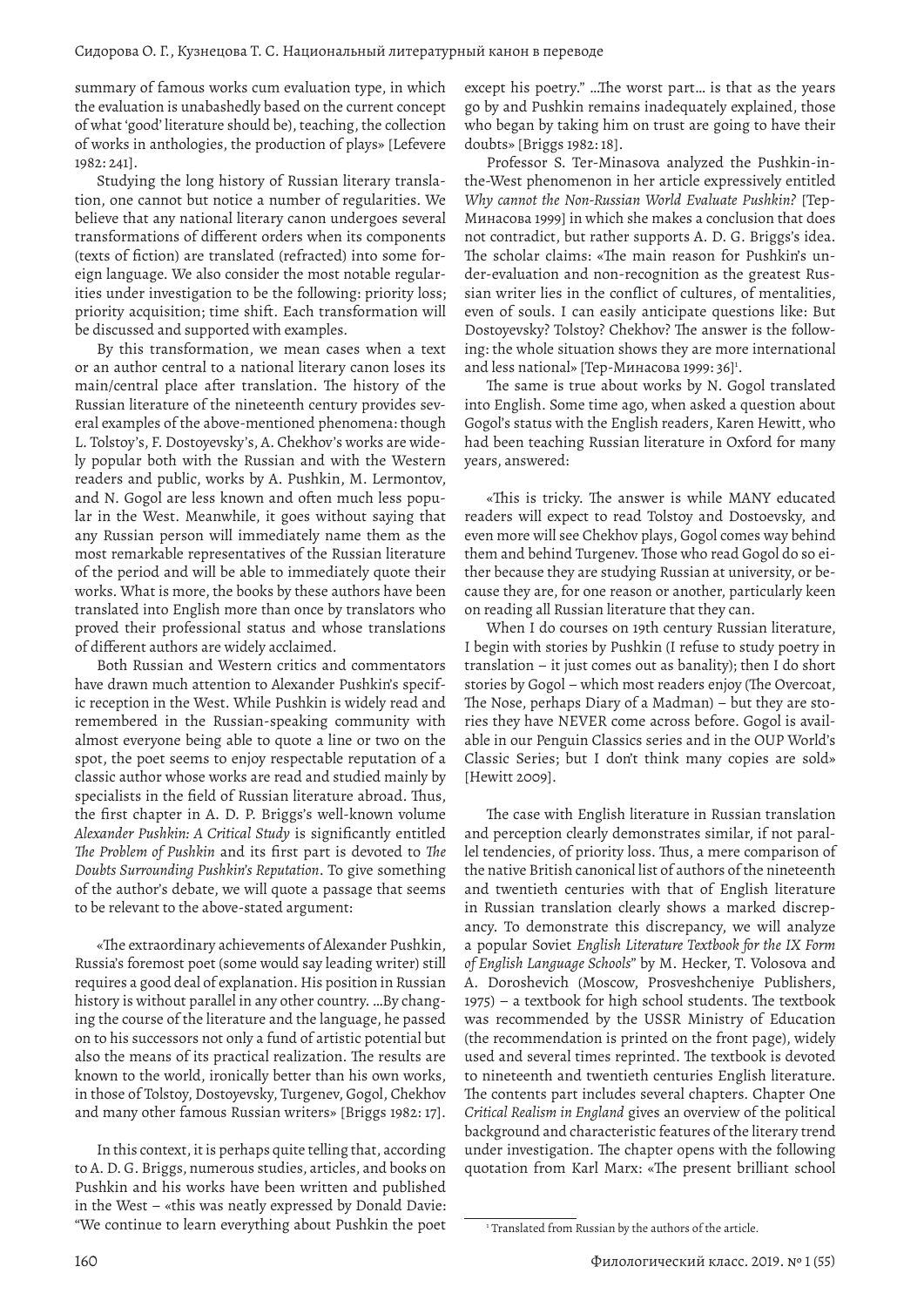of novelists in England, whose graphic and eloquent descriptions have revealed more political and social truths to the world that have all the politicians, publicists and moralists added together, has pictured all sections of the middle class… How have they been described by Dickens, Thackeray, Charlotte Bronte and Mrs. Gaskell?» [Marx 1854]. Of the four novelists named by K. Marx, Charlotte Bronte is only mentioned once on page 10, much like Elizabeth Gaskell on page 11 in the following context: «*Hard Times* by Charles Dickens and *Mary Barton* by Elizabeth Gaskell are among the best works of 19<sup>th</sup> century Critical Realism in which the Chartists movement is described» [Hecker et all 1975: 11]. The two remaining authors, namely, Ch. Dickens and W. M. Thackeray, are given much more attention: each writer's life and works are described in a separate chapter. Thus, the canon center was inherently outlined in the Russian students' minds, where Dickens and Thackeray were supposed to occupy a more important place than Ch. Bronte and E. Gaskell. By extension, marginal places were given to different authors who had not been mentioned in the textbook. George Eliot, A. Trollope and E. Bronte are among them – the writers who unquestionably belong to the central figures of the native canon, but do not enjoy the same status with the Russian readers. However, novels of all these writers have been translated into Russian.

What is more, though the English literary canon in Russian imagination was outlined by numerous textbooks, in real practice it could undergo certain diffusion. Though ideologically correct and approved by K. Marx, E. Gaskell was never very popular with the Russian readers, while Ch. Dickens enjoyed «the same phenomenal success as at home or in the United States» [Gifford 2015] from the very beginning. According to H. Gifford, «no foreign writer of that time (or since) ever became so thoroughly domiciled in the Russian imagination» [Ibid.].

Overall, as is known, Charles Dickens, W. M. Thackeray, and Charlotte Bronte were read and enjoyed by the Soviet and Russian readers, A. Trollope's, George Eliot's, Elizabeth Gaskell's novels remained – and, to a certain degree, still remain primarily within the domain of scholarly research. As we can easily understand, the reason is not only ideological (Karl Marx's indisputable authority was a valid argument for the Soviet publishers and curricular designers to advertise the writers in question), but, rather, mental and cultural, similar to the Pushkin-in-the-West case.

This transformation presupposes a shift of a peripheral, sometimes even marginal literary text to the central position after its translation into a foreign language and transplantation into a foreign culture.

Not infrequently, some secondary literary texts of a national culture become much more influential in a target culture and are often viewed as sample texts of a national literature from which they have been rendered. There are several reasons to explain the shifts in question. L. Volodarskaya [Володарская 2003] stressed that a literary interaction is impossible without two factors that are to meet – one nation creates some literary text of value that another nation is predisposed to accept – or, by extension, to reject it. Boris Pasternak [Пастернак 2004] supported the point, claiming translation to be not just rendering of separate books or texts into a foreign culture, but, rather, nations and cultures encountering. If this is the case, then

translatability/non-translatability is vastly determined by the fact of the target culture's deep interest in an author or work of literature, not just in its plot, but, rather, in its existential and metaphorical meaning for the target culture. Alternatively, if put in different words, «the degree to which the foreign writer is accepted into the native system will… be determined by the need the native system in a certain phase of its evolution» [Lefevere 1982: 243].

Russian literary history can provide several examples of the phenomenon in question. New Russian literature as opposed to Old Russian literature appeared in the eighteenth century after Peter I and his successors promoted the development of secular culture and education in Russia. Vassily Trediakovsky, one of the leading men of letters of the period, who was educated at the Sorbonne in Paris, in 1730 translated into Russian a French novel *Le Voyage de l'Isle d'Amour* by French writer Paul Tallemant (1642–1712). As a result, the book became the first novel of the new type in Russia and immediately won immense popularity with the reading public. Yury Lotman, who analyzed the role of the novel in his article, made the following conclusion: «Trediakovsky's translation was close to the original. But, being transplanted from the French cultural context into the Russian one, his *Voyage*… changed both its meaning and its cultural role… The text that had been an inseparable part of the French cultural space, became isolated and closed in itself… it became the Only Novel (in Russia – authors). A novel of modest value became a sample text» [Лотман 1992] that every author was eager to follow. The factor that determined the novel's role was, primarily, the precise historic moment – Russia was pursuing new modes of cultural westernization and seeking new cultural models to follow, engage, and emulate. Thus, the novel and other literary translations from French and German into Russian that immediately followed suggested examples of etiquette, behavior, social interaction, etc. for the rapidly growing group of the Russian reading public.

Another example to demonstrate priority acquisition in the target culture is *Three Men in a Boat* by Jerome K. Gerome in Russian translation. A comic travelogue occupying a modest place in English literature, *Three Men in a Boat* (1889) has been translated into Russian nine times starting from the 1890<sup>s</sup>. Jerome's book in different Russian translations has been published in millions of copies. Several generations of Russian readers considered the book to be an example of English humour and of Englishness itself. Stories from the English original were included into school textbooks, and thousands of people during the Soviet period were able to quote the text. In 1979, a Russian adaptation (director N. Birman) was made with three lady-travelers in a different boat to encounter the original men added by the film director, and, as is well-known, the film was very popular and is still well-remembered.

The same is true about Oscar Wilde and W. Somerset Maugham and the place their works occupy in the Russian readers' estimation. Both authors were popular with the Russian readers during the Soviet period in the English original and in translation. It is true that not so many foreign writers were translated in the USSR due to strict censorship based, primarily, on ideological reasons – the fact that many critics were inclined to use as an explanation of the popularity of the officially licensed few. Though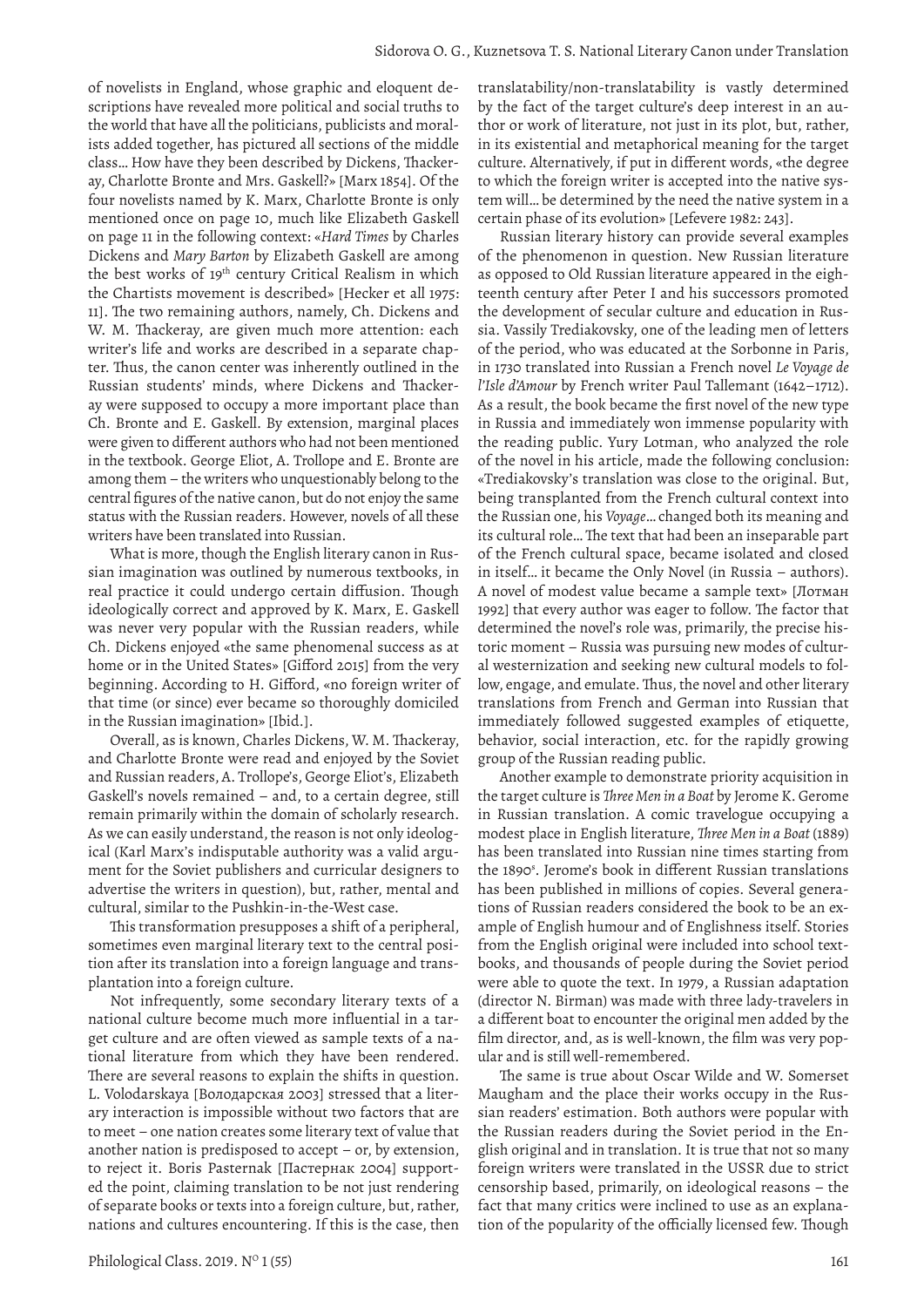tempting, the explanation turned out to be not exhaustive, because Oscar Wilde remains to be very popular with contemporary readers, high school and college students irrespective of the fact that a vast quantity of the best works of literature are available in the original and Russian translation now. We can state that Oscar Wilde's books have never lost their appeal for the Russian reader. The tradition of reception can be said to be playing a certain role in this particular case of Oscar Wilde in Russian estimation when his works seem to occupy a much more central place in Russian readers' perception than in the English public evaluation.

So, due to the shift of translated books from the periphery to the center the English canon in Russian translation becomes different from the English canon in the original.

Time shift is a general term to describe a belated translation of a work of literature in a target culture caused by a number of reasons, with ideology, censorship, publishers' policy being the most obvious among them, not to mention accidental circumstances such as translators' preference and random choice.

The results of the above-mentioned late appearance of some important and influential source texts in a new cultural context can lead to a distortion of objective national literary history. Consequently, a new, imaginative canon of a foreign literature appears in the target culture – a canon characterized by a marked discrepancy as compared with the original canon.

Russian literary history provides numerous examples of the above-mentioned discrepancy. Some of them will be discussed in detail to clarify the point.

The reception history of Jane Austen's novels in Russia is, undoubtedly, a special case, though not a unique one. As C. Nepomnyashchy states in the chapter devoted to Russian reception of Austen in *The Reception of Jane Austen in Europe* volume, «the posthumous response to Austen's works across Europe has followed a rough pattern of discovery and appreciation by the educated elite and later adoption by a popular audience. This has made Austen's reception a bellwether for rival claims both by keepers of high culture and devotees of mass culture» [Nepomnyashchy 2007: 345].

Yet the pattern was slightly different in Russia – mostly due to the late translation of the author's works into Russian, which happened only in the late twentieth century.

Many leading English authors were well known in Russia in the eighteenth – nineteenth centuries, though there was an obvious shortage of translators from the English language at the beginning of the period, as French and German were the dominant European foreign languages in Russia. Most English works of literature used to come to the Russian reading public via the so-called Interlingua, the French language making the main mediator of the epoch, when English literary works were rendered into Russian from their French translations. Not surprisingly, Pushkin, a real Russian-French bilingual person (as many Russian aristocrats of the epoch) was first acquainted with the English works of literature in French. Only by the last decade of his life, Pushkin had learned English to be able to read English literature in the original.

Generally, though, it was not until the mid-nineteenth century when English books of fiction were translated into Russian directly from their originals en masse. Significantly, English works of fiction of the period were immediately translated into Russian and published in the Russian journals that had gained immense popularity by the 1840s. Paradoxically, though, Jane Austen was neither translated nor reviewed for the whole period of the nineteenth – the most part of the twentieth centuries in Russia. *Pride and Prejudice* was first published in the USSR in English in 1961, and only after that in the Russian translation made by I. Marshak, which happened in 1967. Though the circulation of the volume with I. Marshak's translation and an introductory article by eminent scholar Nina Demurova was 20 000 copies (not a very big one by the late-Soviet standards), it was published by the academic publishing house of the Academy of Sciences of the USSR – we will agree that «Austen remained largely the property of the hide-bound Soviet scholarly establishment; very much, that is, in the realm of the academic» [Nepomnyashchy 2007: 346].

Undoubtedly, there exists a strong temptation to explain the Austen case – her absence in Russia – by political reasons, namely, the prevailing and oppressive domineering of the so-called socialist realism as the state-approved literary movement in the USSR, as T. Kenney does in her article entitled *Jane Austen, Revolution, Socialist Realism and Reception* (2011). The author states that «socialist realism was the only accepted artistic style in most Communist countries: abstract impressionism, the bourgeois novel, love stories, domestic comedy – all were considered decadent if not counter-revolutionary» [Kenney 2011: 98]. From our point of view, this is only partly true – though Soviet literary history is full of real drama when ideology dominated and suppressed creativity, officialdom with its socialist realism theory did not fully subdue the real literary development. Paradoxically, Jane Austen's novels were not just disapproved by the Soviet censors and critics but were generally overlooked by nineteenth century Russian critics, translators, and the public. It is a well-known fact that Jane Austen's name was mentioned in the Russian journals only twice, in 1854 and 1871, both times in passing, among other English women novelists, – and critically enough, since these writers' works were «not in the spirit of contemporary Russian literature: that is, novels that adopt strong social and political stances» [Nepomnyashchy 2007: 343]. Therefore, the Soviet neglect can be logically and with good reason viewed as a long-lasting reception tradition. The neglect showed not only in the absence of Jane Austen's books in Russian, but also in the total absence of her name in the Soviet textbooks on English literature, the situation that lasted almost until the end of the twentieth century. When all her novels were finally translated into Russian in the last decades of the twentieth century, their appearance coincided with the numerous Austen's screen-versions popularity, thus Austen's reception history in Russia did not fully follow the route suggested by C. Nepomnyashchy: Jane Austen's novels were appropriated by mass culture almost immediately after their translation into Russian. Thus, Jane Austen fell out of the Russian history of the English novel, which clearly shows in the shortage, almost lack of profound scholarly research of her works in Russian (with a few exceptions mentioned by C. Nepomnyashchy). It is true that Jane Austen's works have found their way to contemporary Russian textbooks of English literature, but the process is far from being complete. Significantly, the first Austen's biography in Russian was only released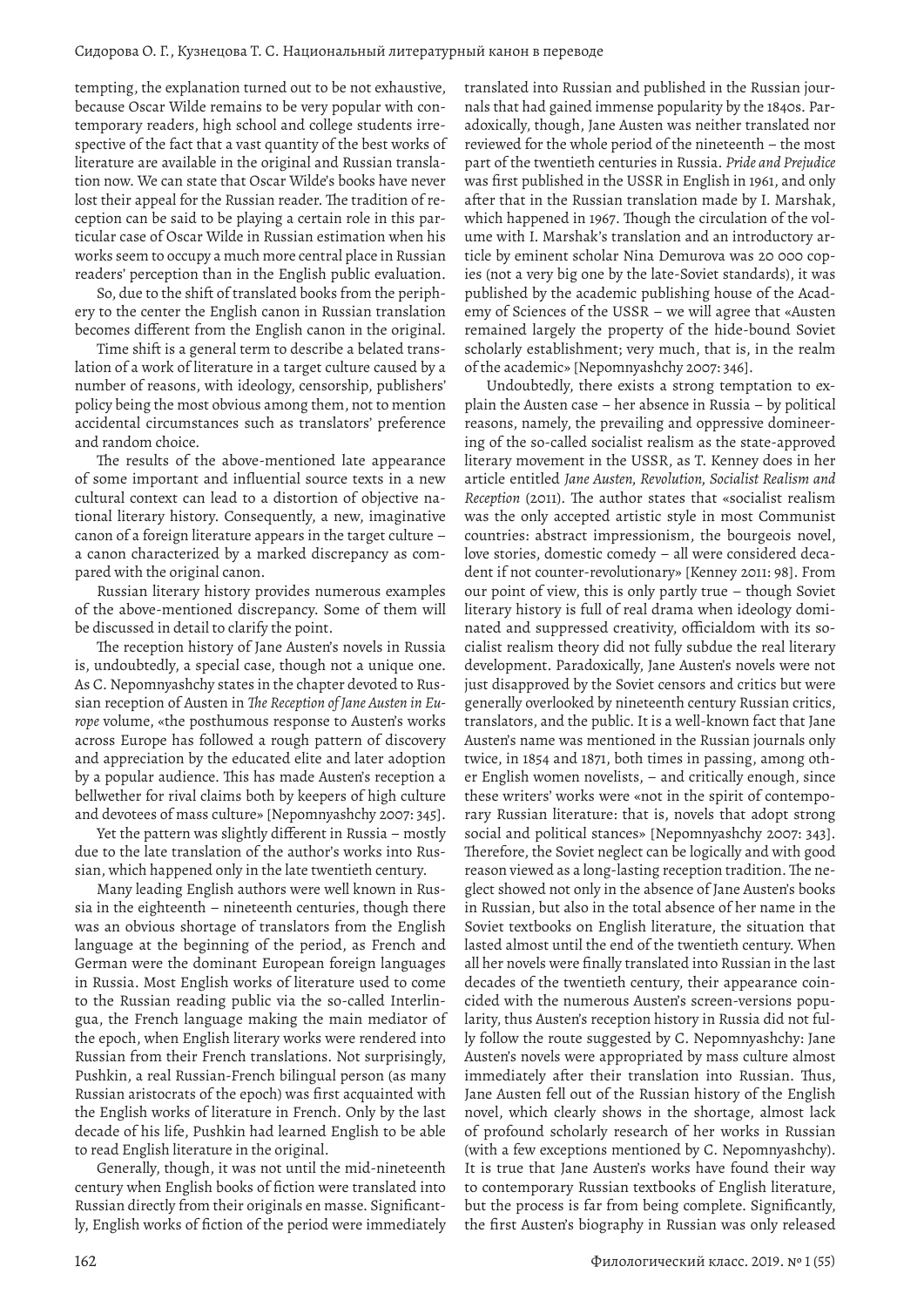in 2013 – Colibri Publishers in Moscow made a translation of *Jane Austen: A Life* by Claire Tomalin, a well-acclaimed biography that was first published in England in 2000.

From our point of view, the Austen case in Russia can vividly demonstrate that non-translation of some important text or texts of fiction results in different consequences. First, the original national canon (English in this case) is distorted in the target (Russian) culture. Besides, the belatedly translated books of fiction are displaced (more often than not) as compared with the place they occupy in the original canon, Jane Austen in Russian translation making a good example of the phenomenon.

A similar absence not only of individual English authors, but also of literary movements can be clearly seen in twentieth century English literature in Russian translation. To clarify the point, we suggest looking at the Contents of the *English Literature Textbook* by M. Hecker, T. Volosova, and A. Doroshevich, that reads in the following way (there are no omissions or changes):

«Periods in English 20<sup>th</sup> century Literature»

«William Somerset Maugham. *The Luncheon*» (*the text of the short story is given unabridged*)

«Katherine Mansfield. *A Cup of Tea*» (*the text of the short story is given unabridged*)

«Richard Aldington. *Death of a Hero*»

«Archibald Joseph Cronin. *The Citadel*»

«Graham Greene. Life of Graham Greene. Literary work. *The Quiet American*»

«James Aldridge» [Hecker et all 1975: 175]

There are clearly several points that attract the reader's attention: first, the names of all the English modernists are left out and never mentioned in the book; besides, the names of great authors (Graham Greene, who was much published and widely read in the USSR) go side by side with authors of more modest achievements. Though James Aldridge was much approved by the Soviet officials due to his political views, widely published, and awarded with the Lenin Prize in 1972, his books, except, probably, for *The Last Inch*, were never extremely popular with the readers.

Sometimes the absence of translation that has long lasting consequences can be explained by political reasons. To clarify the point, we will make a digression and suggest some examples from American literature in the Russian translation history. The Civil War of 1861–1865 in America is considered to have become one of the central events in the country's collective memory, where both sides, the Unionists and the Confederates are present and reflected by their own images. It is a well-known fact that during the American Civil War and immediately after it the Russian intelligentsia and broad public opinion ardently supported the Unionists (the North). The support applied to different spheres, including literature and translation, when books written from the Northern perspective were immediately translated and culturally appropriated, while the Southern perspective was rarely, if ever, mentioned. A famous anti-slavery novel *Uncle Tom's Cabin* by Harriet Beecher Stowe, which was first published in 1852, became immediately popular with the Russian intelligentsia, first in the English original, and later – in the Russian translation that followed in 1858. The translation was not easily published, since the Russian censors found too many correlations between the novel's plot and the Russian peasant revolts and disturbances – the 1850s were turbulent years, when Russian serfdom was much debated. During the second half of the nineteenth and the twentieth centuries, *Uncle Tom's Cabin* was translated into Russian several times, and its popularity constantly grew. By the late Soviet period, it got a status of a young adult historic fiction book enjoyed by a vast majority of the Soviet young adult readers. Conversely, the Southern perspective was crystallized in the myth of the 'Lost Cause', shaped Southern regional identity and was subsequently reflected in a number of books of fiction. The most famous of them *Gone with the Wind* by Margaret Mitchell appeared in print in 1936 and was an immediate and enormous success.

Despite its worldwide fame, the novel only appeared in Russian translation by Tatyana Ozerskaya in 1991. In the preface to the first Russian edition of M. Mitchel's novel, an eminent critic Peter Palievsky stated: «Scarlett O'Hara… has finally come to us dressed up in a new attire, which she liked so much, – in the Russian language» [Палиевский 1991: 7]<sup>1</sup>. The Russian translation appeared only three years after the famous 1939 Hollywood film *Gone with the Wind* was released in the Soviet Union, and millions of people speaking Russian enjoyed it for the first time in history. Thus, both the book and the film reception were delayed for more than half a century due to political preferences and reasoning, and the picture of the American literature objective development in the Russian perception was clearly distorted.

One might claim that literary translation is a specific field with its own target audience. What is more, other spheres of translation outnumber it vastly. However, it is this sphere that plays an extremely important role in cross-cultural communication since it shapes the foreign culture image in a target environment. The influence and interaction are far from being unidirectional, that is why a literary canon under translation undergoes a series of transformations. We have analyzed transformations in question using the Russian – English literary translations case and formulated a number of regularities to accompany this process, their reasons and consequences. The Russian – English case is certain to be not a unique one, though every interaction between cultures and literatures is characterized by specific regularities. These regularities can make a valuable contribution to the history of objective evaluation of a particular national literature and to literary/ cultural contacts theory.

### REFERENCES

Bloom H. The Western Canon: The Books and School of the Ages. – N. Y.: Riverhead Books, 1994.

ЛИТЕРАТУРА

<sup>&</sup>lt;sup>1</sup> Translated from Russian by the authors of the article.

Bloom H. The Western Canon: The Books and School of the Ages. – N. Y.: Riverhead Books, 1994.